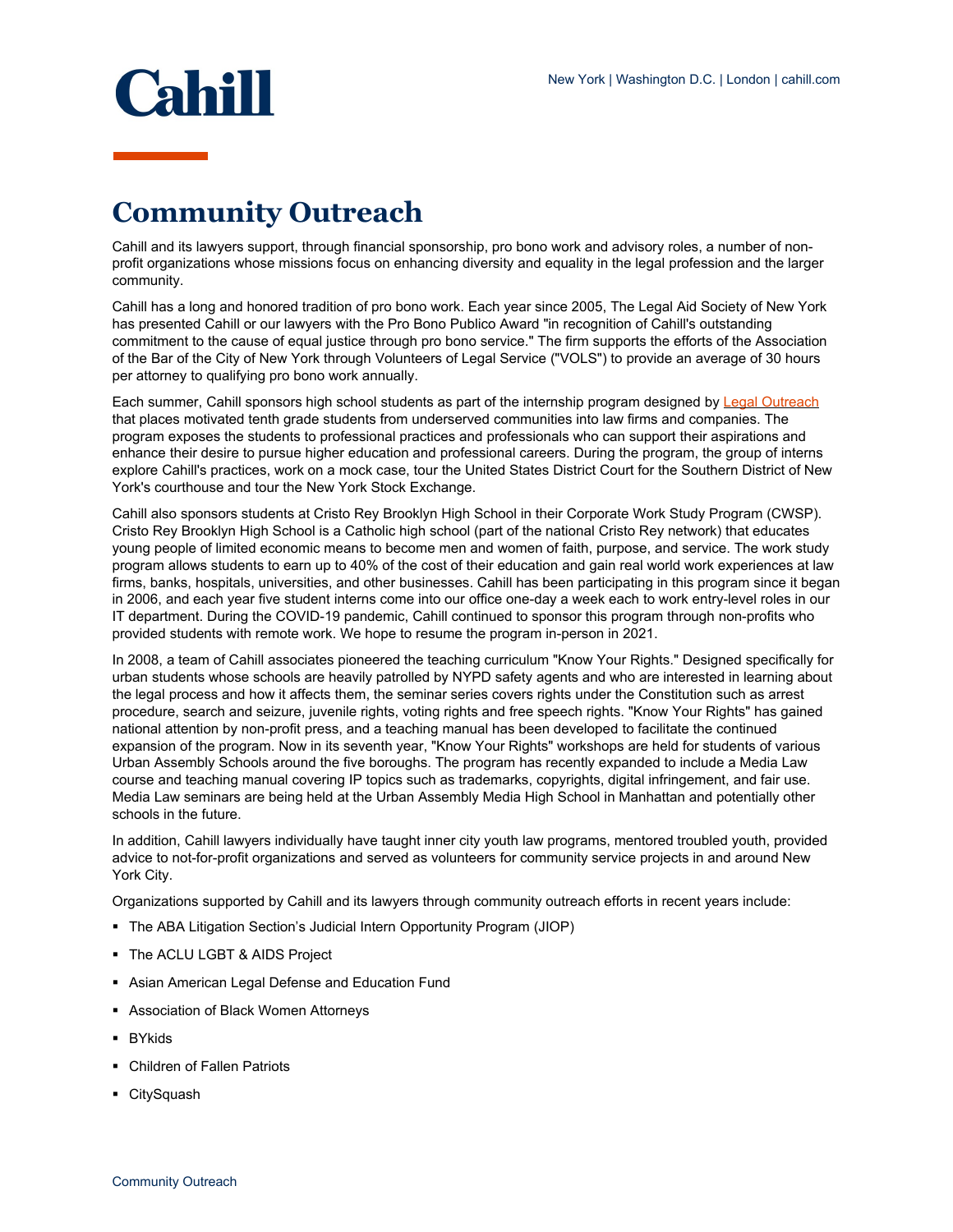- Council of Urban Professionals
- Cristo Rey Brooklyn High School
- DREAM (formerly Harlem RBI)
- **Empire State Pride Agenda**
- **Equal Justice Initiative**
- **The Fiver Children's Foundation**
- Girl Scouts of Greater New York
- GlamourGals Foundation, Inc.
- **Harlem School of the Arts**
- **JDRF New England Chapter**
- Kids in Crisis
- **Korean American Community Foundation**
- **Lambda Legal**
- **-** Legal Services Center of The Door
- The Lesbian, Gay, Bisexual & Transgender Community Center
- **Minority Corporate Counsel Association**
- NAACP Legal Defense and Educational Fund, Inc.
- National Association of Women Lawyers
- New York Asian Women's Center
- New York Women's Foundation
- NJ LEEP
- **Out Leadership**
- **Practicing Attorneys for Law Students**
- **SAGE (Services & Advocacy for GLBT Elders)**
- **Sanctuary for Families, Inc.**
- Smile Farms
- **Sponsors for Educational Opportunity**
- **StreetSquash**
- **Transgender Legal Defense and Education Fund**
- Women's Initiative for Self Employment
- Worldwide Orphans